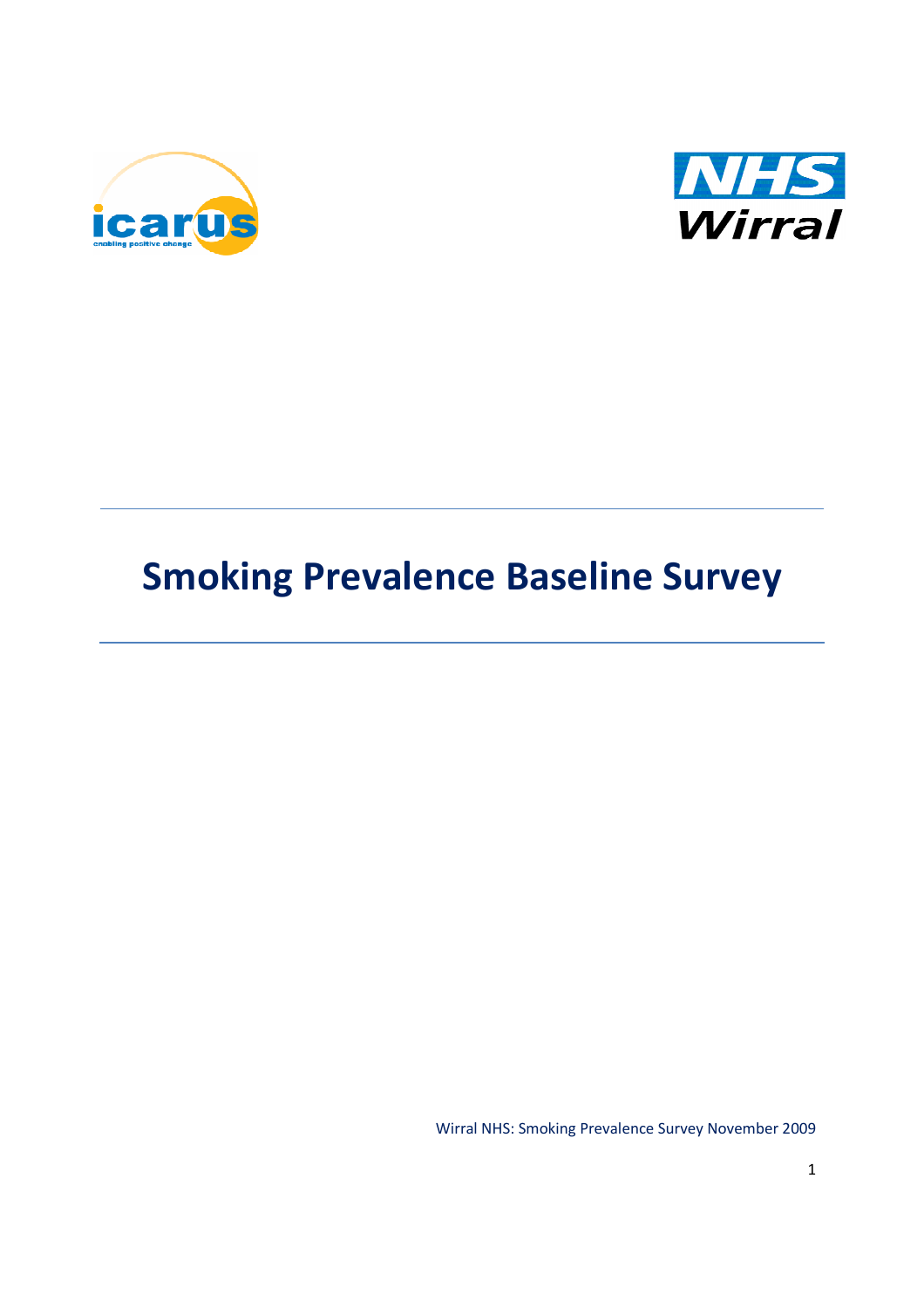## November 2009

### 1 INTRODUCTION

#### 1.1 Background and Aims

The Directors of Public Health in NHS Wirral have identified tackling the harm caused from smoking as one of the priority areas for action. NHS Wirral currently has a well established and successful stop smoking service; however, in some areas of Wirral, prevalence is significantly higher than the national average.

In parts of Wirral, particularly within the Seacombe, Birkenhead, Bidston and Tranmere areas, considerably more people are likely to smoke. It has been estimated that in these most deprived neighbourhoods in Wirral, at least 40% of the adult population smoke, compared to an average of 27% across the whole of Wirral.

To establish the actual levels of smoking in the most deprived areas of Wirral, a smoking prevalence survey has been undertaken to inform NHS Wirral's smoking cessation strategy. The survey has targeted selected areas of Wirral which will provide a proxy indicator of the smoking prevalence amongst adult residents within the lowest national quintile (i.e. lowest 20%) of lower super output areas by index of multiple deprivation in Wirral on an annual basis. The survey will be repeated in a year's time to establish what changes, if any, have occurred in smoking levels within the target areas.

As well as providing information on the levels of current smoking the survey also aimed to provide data on a number of aspects of smoking behaviour and lifetime smoking habits of the residents. Specifically, data was collected on:

- **Smoking prevalence amongst respondents**
- Current rates of daily, occasional and abstinence from smoking
- How long respondents had smoked
- **Type and number of tobacco products used**
- **Time since respondents had last smoked daily**
- Number of times respondents had attempted to quit in their lifetime
- **Number of quit attempts lasting longer than four weeks in the last six months**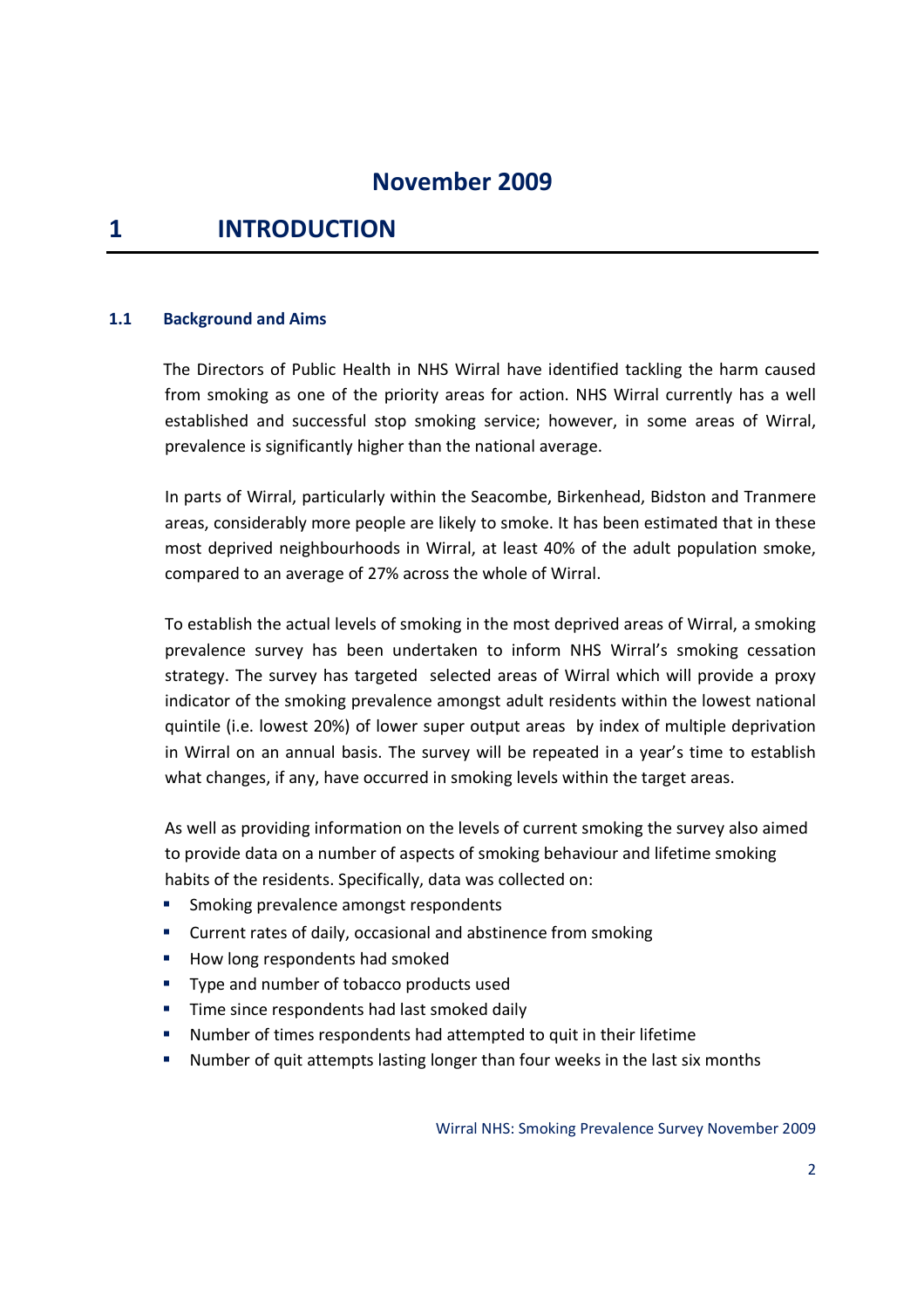In addition a panel of 600 smokers have been identified from this initial survey to take part in further enquiry as to their smoking behaviour and the impact of smoking cessation initiatives; the panel will be surveyed in February 2010 and again in February 2011, with the intention of repeating the survey subsequently on an annual basis.

#### 1.2 Baseline Survey

The method used in the baseline survey was by face-to-face interviews that took place at the respondent's home or by telephone. In most cases, interviewers called at sampled households to conduct a face-to-face interview using a schedule of questions. This schedule was a series of closed questions designed to meet the survey objectives and gather data as detailed above and also information about the respondents' characteristics in terms of gender, age, ethnicity, occupation and home locality.

#### 1.3 Method

The survey area is defined as that part of Wirral representing the 20% most deprived areas nationally. Wirral PCT provided a geographical sampling frame for the sample selection process based on specific post code areas. Sample sizes within these post code areas were based on the principle of "sampling with probabilities proportionate to size methodology". Within each of the sub-areas, the households surveyed were selected randomly from the electoral register.

| Postcode    | Areas                                     | No. of interviews |
|-------------|-------------------------------------------|-------------------|
| <b>CH41</b> | <b>Birkenhead</b>                         | 10                |
| <b>CH42</b> | Birkenhead & Tranmere                     | 566               |
| <b>CH43</b> | Bidston, Claughton, Manor Green & Prenton | 1096              |
| <b>CH44</b> | Seacombe                                  | 486               |
| <b>CH45</b> | Liscard                                   | 383               |
| <b>CH46</b> | Moreton & Leasowe                         | 115               |
| <b>CH48</b> | Grange                                    | 208               |
| <b>CH49</b> | Woodchurch & Upton                        | 156               |
| <b>CH62</b> | Bromborough & Eastham                     | 376               |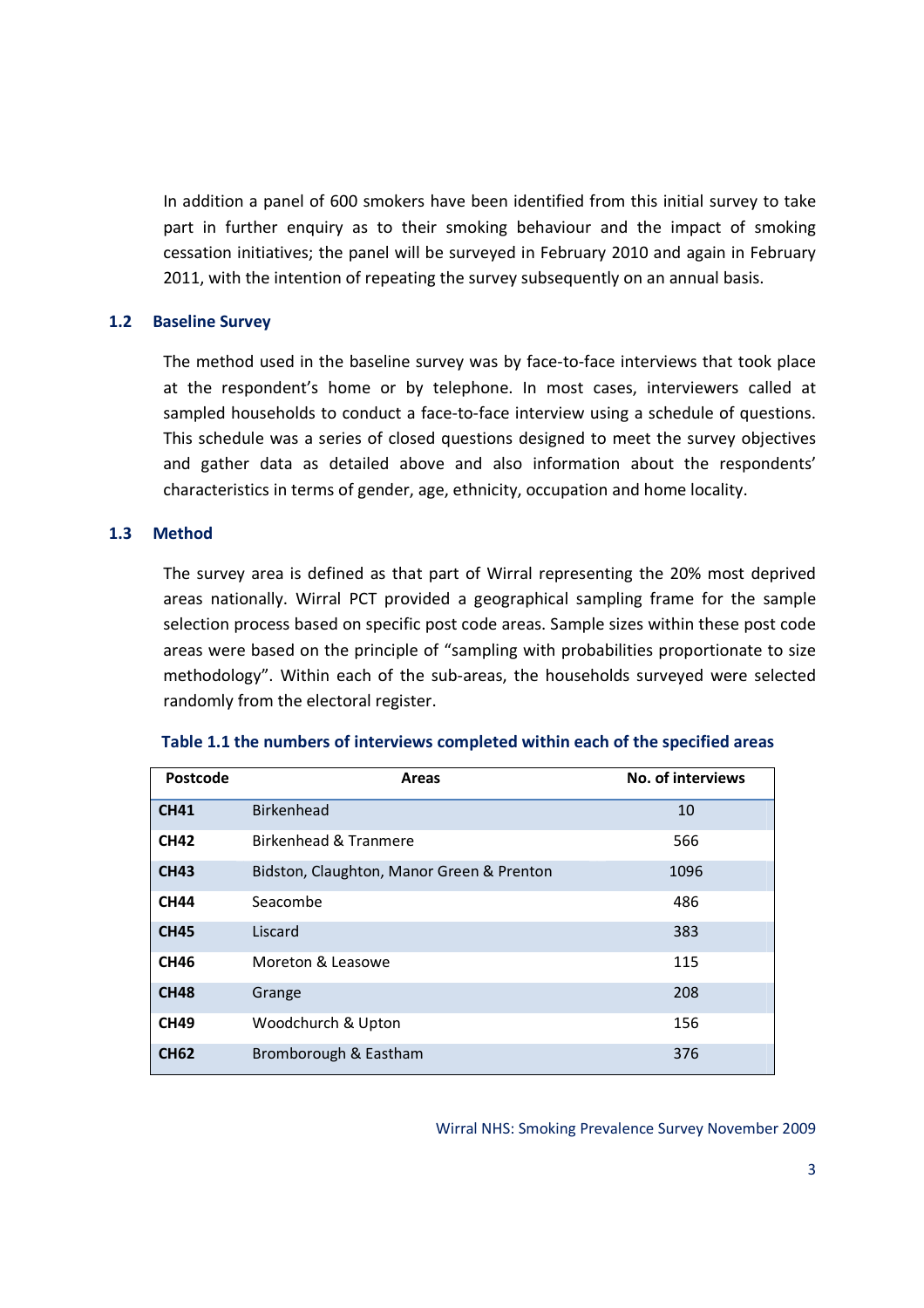## 2. Characteristics of Respondents

|  |  | <b>Table 2.1 Demographic characteristics</b> |
|--|--|----------------------------------------------|
|--|--|----------------------------------------------|

|                                                | <b>Number</b>  | <b>Percentage</b> |
|------------------------------------------------|----------------|-------------------|
| Gender                                         |                |                   |
| <b>Male</b>                                    | 1383           | 40.9              |
| <b>Female</b>                                  | 2002           | 59.1              |
| Age                                            |                |                   |
| 16-19                                          | 120            | 3.5               |
| 20-24                                          | 193            | 5.7               |
| 25-34                                          | 486            | 14.3              |
| 35-49                                          | 862            | 25.4              |
| 50-59                                          | 469            | 13.9              |
| 60+                                            | 1259           | 37.2              |
| <b>Ethnicity</b>                               |                |                   |
| <b>WHITE - British</b>                         | 3248           | 95.8              |
| <b>WHITE - Irish</b>                           | 22             |                   |
| WHITE - Other White background                 | 21             |                   |
| <b>MIXED - White and Black Caribbean</b>       | 6              |                   |
| <b>MIXED - White and Black African</b>         | $\mathbf{1}$   |                   |
| <b>MIXED – White and Asian</b>                 | $\overline{2}$ |                   |
| MIXED - Other Mixed background                 | 5              |                   |
| ASIAN/ASIAN BRITISH - Indian                   | 12             |                   |
| ASIAN/ASIAN BRITISH - Pakistani                | $\mathbf{1}$   |                   |
| ASIAN/ASIAN BRITISH - Bangladeshi              | 3              |                   |
| <b>ASIAN/ASIAN BRITISH - Other Asian</b>       | 45             |                   |
| <b>BLACK/BLACK BRITISH - Caribbean</b>         | $\mathbf{1}$   |                   |
| <b>BLACK/BLACK BRITISH - African</b>           | 6              |                   |
| BLACK/BLACK BRITISH - Other Black background   | $\mathbf{1}$   |                   |
| <b>CHINESE or OTHER ETHNIC GROUP - Chinese</b> | 7              |                   |
| <b>CHINESE or OTHER ETHNIC GROUP - Other</b>   | $\Omega$       |                   |
| <b>OTHER GROUP NOT STATED ABOVE</b>            | 10             |                   |
| <b>Total BME</b>                               | 143            | 4.2               |
| <b>Occupation</b>                              |                |                   |
| Routine, manual or unemployed                  | 2399           | 70.5              |
| <b>Other occupation</b>                        | 907            | 26.6              |
| <b>Not stated</b>                              | 99             | 2.9               |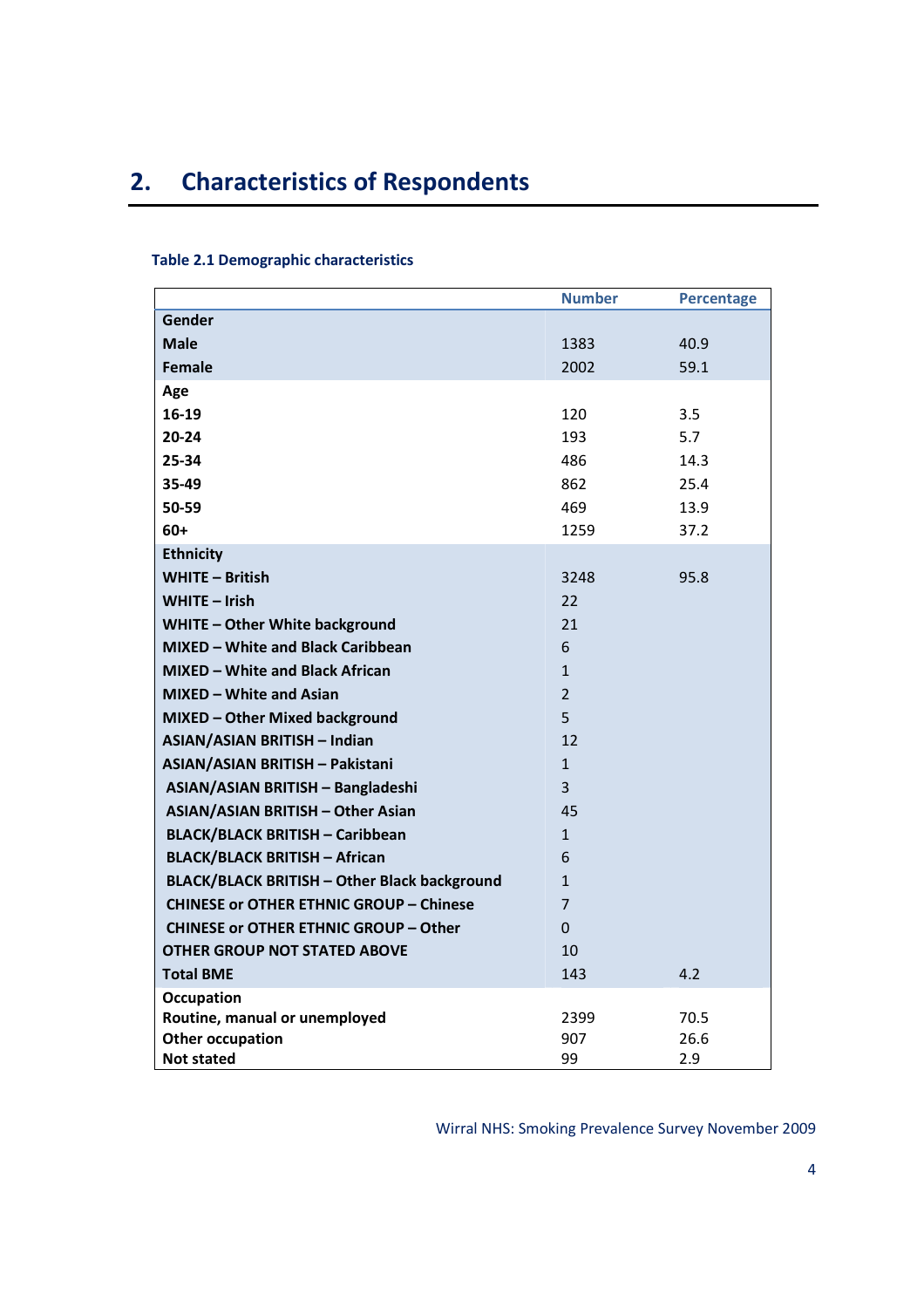## 3. Findings

## Smoking Prevalence

The data enables smoking prevalence rates to be established for the population over 16 years old, for different age groups, for men and women and for ethnic groups. Smoking Prevalence

\_\_\_\_\_\_\_\_\_\_\_\_\_\_\_\_\_\_\_\_\_\_\_\_\_\_\_\_\_\_\_\_\_\_\_\_\_\_\_\_\_

| Lifetime smoking     | <b>Never Smoked in</b> | Ever smoked in | Smoked 100                | Smoked daily in |
|----------------------|------------------------|----------------|---------------------------|-----------------|
|                      | lifetime               | lifetime       | cigarettes in<br>lifetime | lifetime        |
|                      |                        |                |                           |                 |
| <b>All sample</b>    | 1187 (34.9)            | 2218 (65.1)    | 2108 (61.9)               | 2017 (59.2)     |
| Gender               |                        |                |                           |                 |
| <b>Male</b>          | 436 (31.5)             | 947 (68.5)     | 909 (65.7)                | 870 (62.9)      |
| <b>Female</b>        | 742 (37.0)             | 1260 (63.0)    | 1190 (59.5)               | 1138 (56.8)     |
| <b>Ethnicity</b>     |                        |                |                           |                 |
| <b>White British</b> | 1124 (34.6)            | 2124 (65.4)    | 2023 (62.3)               | 1938 (59.7)     |
| <b>BME</b>           | 60 (42.0)              | 83 (58.0)      | 74 (51.7)                 | 71 (49.7)       |
| <b>Occupation</b>    |                        |                |                           |                 |
| R, M or U            | 751 (31.3)             | 1648 (68.7)    | 1568 (65.4)               | 1506 (62.8)     |
| Other                | 391 (43.1)             | 516 (56.9)     | 491 (54.1)                | 466 (51.4)      |
| <b>Not stated</b>    | 45 (45.5)              | 54 (54.5)      | 49 (49.5)                 | 45 (45.5)       |
| Age                  |                        |                |                           |                 |
| 16-19                | 59 (49.2)              | 61(50.8)       | 55 (45.8)                 | 48 (40.0)       |
| $20 - 24$            | 93 (48.2)              | 100(51.8)      | 95 (49.2)                 | 92 (47.7)       |
| 25-34                | 182 (37.4)             | 304 (62.6)     | 286 (58.8)                | 270 (55.6)      |
| 35-49                | 287 (33.3)             | 575 (66.7)     | 552 (64.0)                | 528 (61.3)      |
| 50-59                | 144 (30.7)             | 325 (69.3)     | 316 (67.4)                | 307 (65.4)      |
| $60+$                | 318 (25.3)             | 841 (74.7)     | 792 (62.9)                | 763 (60.6)      |

Percentages are shown in brackets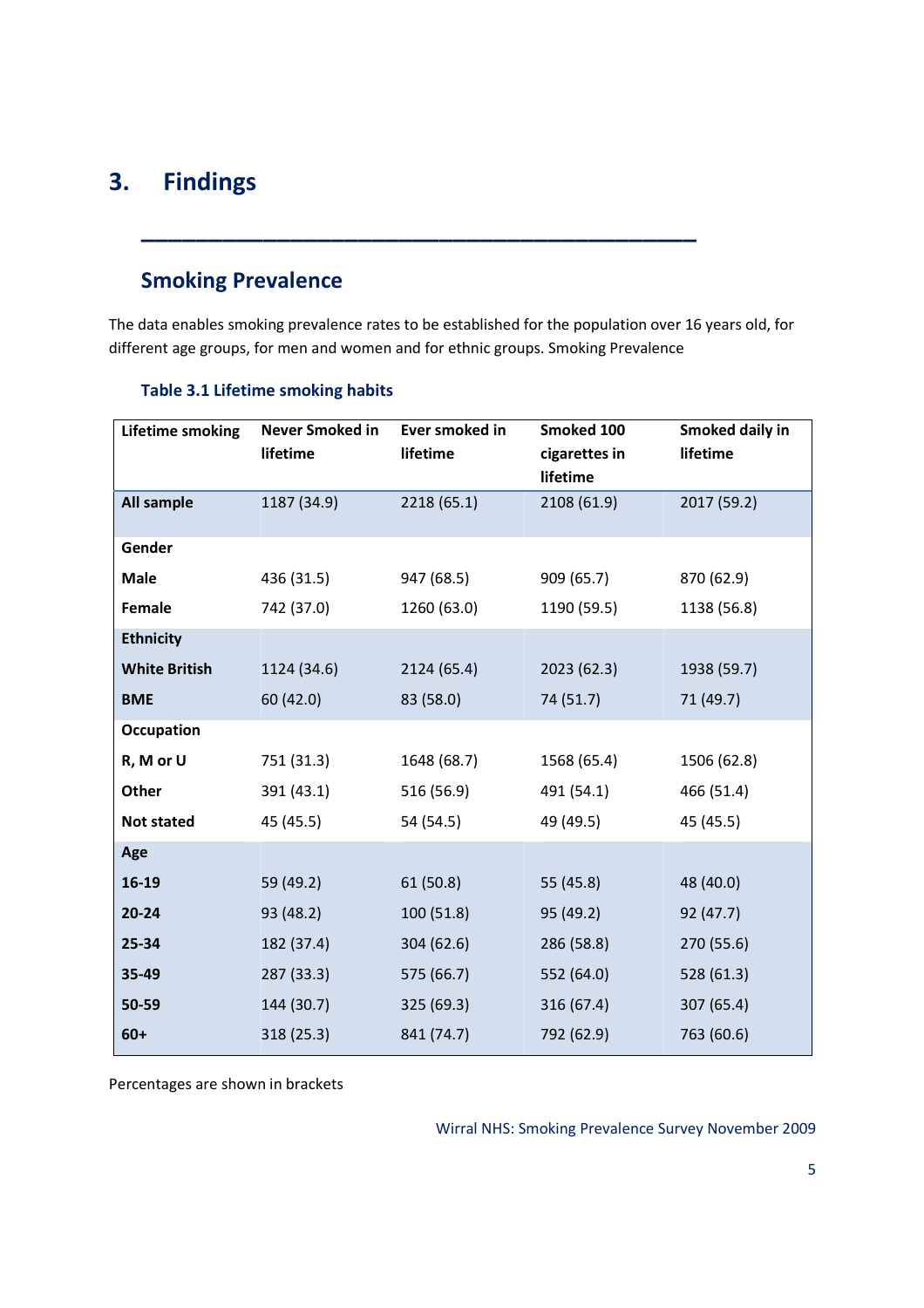|                      | <b>Smoking</b> | <b>Smoking daily</b> |             | <b>Smoking</b><br>occasionally |
|----------------------|----------------|----------------------|-------------|--------------------------------|
| All sample           | 1181 (34.7)    | 1102 (32.4)          |             | 79 (2.3)                       |
| Gender               |                |                      |             |                                |
| <b>Male</b>          | 486 (35.1)     | 452 (32.6)           |             | 34(2.5)                        |
| Female               | 690 (34.5)     | 645 (32.2)           |             | 45 (2.2)                       |
| <b>Ethnicity</b>     |                |                      |             |                                |
| <b>White British</b> | 1134 (34.9)    |                      | 1059 (32.6) | 75(2.3)                        |
| <b>BME</b>           | 42 (29.4)      |                      | 38(26.6)    | 4(2.8)                         |
| Occupation           |                |                      |             |                                |
| R, M or U            | 918 (38.3)     |                      | 869 (36.2)  | 49(2.1)                        |
| Other                | 233 (25.7)     |                      | 204 (22.5)  | 29(3.2)                        |
| <b>Not stated</b>    | 30(30.3)       |                      | 29 (29.3)   | 1(1.0)                         |
| Age                  |                |                      |             |                                |
| 16-19                | 46 (38.3)      |                      | 42 (35.0)   | 4(3.6)                         |
| $20 - 24$            | 75 (38.9)      |                      | 69 (35.8)   | 6(3.1)                         |
| 25-34                | 210 (43.2)     |                      | 187 (38.5)  | 23(4.7)                        |
| 35-49                | 364 (42.2)     |                      | 342 (39.7)  | 22(2.5)                        |
| 50-59                | 174 (37.1)     |                      | 169 (36.0)  | 5(1.1)                         |
| $60+$                | 305 (24.2)     |                      | 286 (22.7)  | 19(1.5)                        |

#### Table 3.2 Current smoking habits

Percentages are shown in brackets: for current smokers the 95% confidence interval is + / - 1/60%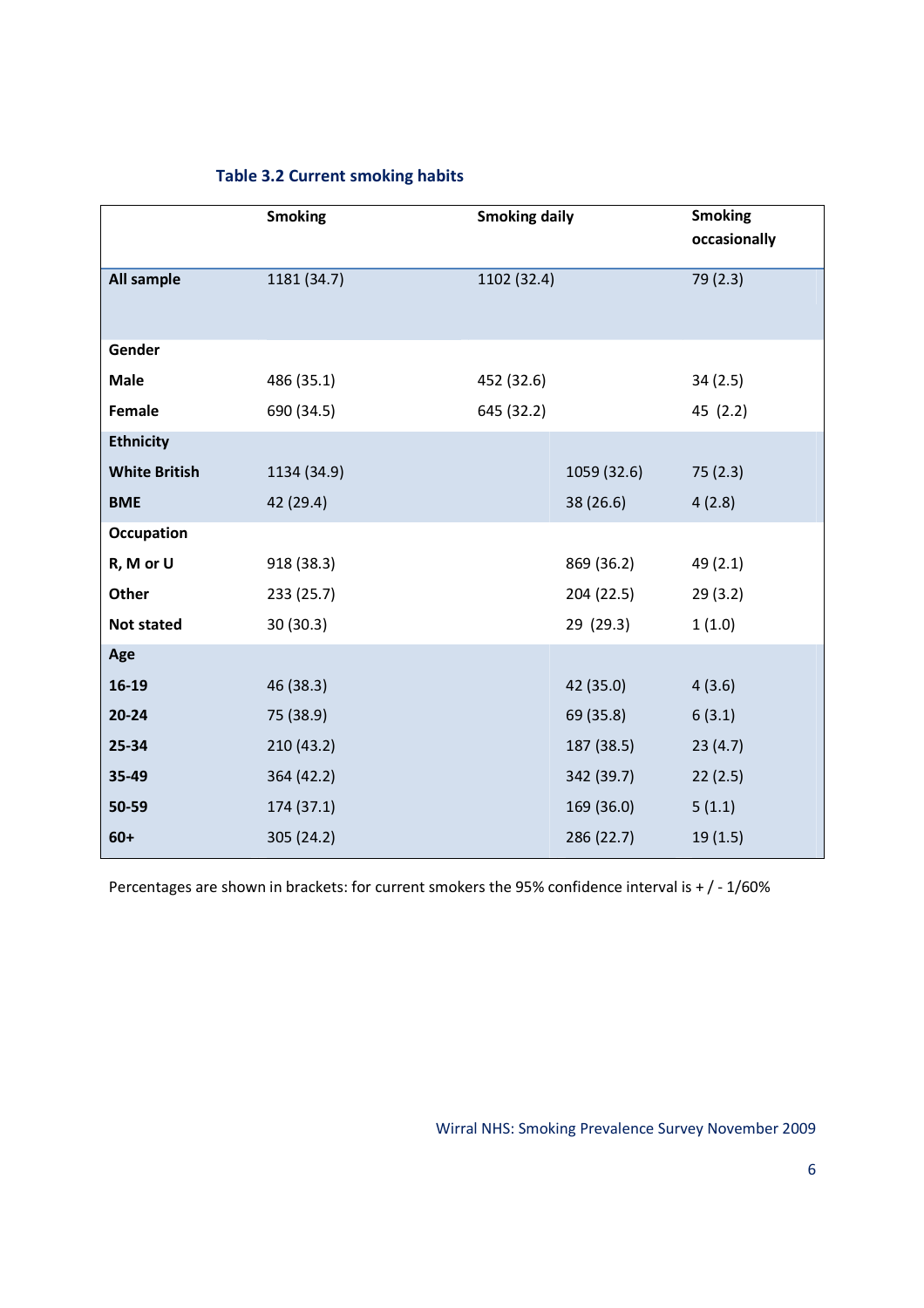| Table 3.3 Mean number of years smoked in lifetime |  |
|---------------------------------------------------|--|
|---------------------------------------------------|--|

|                      | No. of years |
|----------------------|--------------|
| <b>All sample</b>    | 23.94        |
| Gender               |              |
| Male                 | 25.05        |
| <b>Female</b>        | 23.05        |
| <b>Ethnicity</b>     |              |
| <b>White British</b> | 24.05        |
| <b>BME</b>           | 21.25        |
| Occupation           |              |
| R, M or U            | 24.34        |
| <b>Other</b>         | 22.53        |
| <b>Not stated</b>    | 25.98        |
| Age                  |              |
| 16-19                | 3.69         |
| $20 - 24$            | 6.7          |
| 25-34                | 11.8         |
| 35-49                | 19.58        |
| 50-59                | 27.82        |
| $60+$                | 33.2         |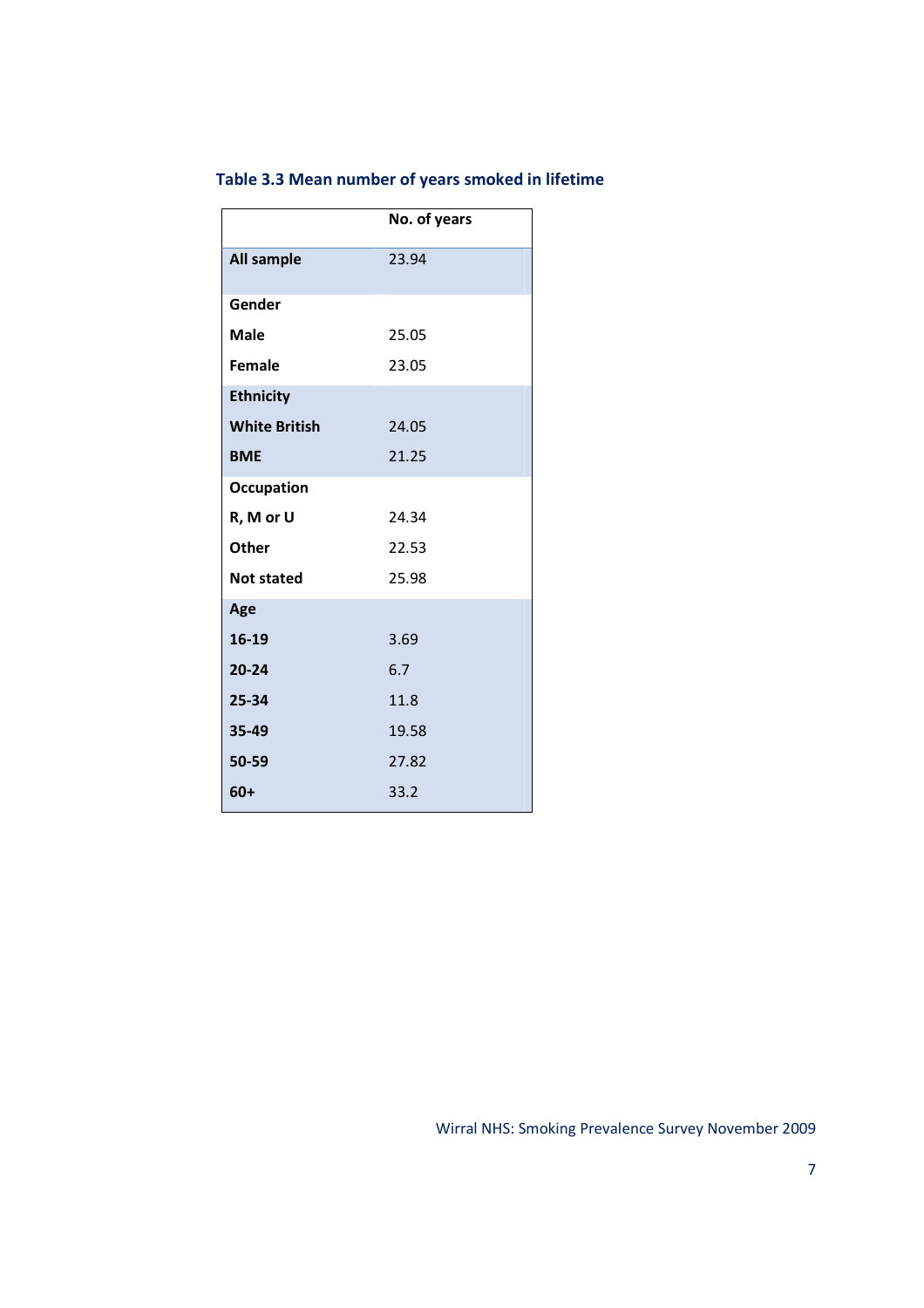|                      | Manufactured<br>cigarettes | <b>Hand-rolled</b><br>cigarettes | Pipe bowls       | Cigars, cheroots or<br>cigarillos |
|----------------------|----------------------------|----------------------------------|------------------|-----------------------------------|
| All sample           | 17.01                      | 17.47                            | 4.59             | $6\,$                             |
| Gender               |                            |                                  |                  |                                   |
| <b>Male</b>          | 19.43                      | 18.22                            | 4.58             | 6                                 |
| Female               | 15.58                      | 15.85                            | 5                | 0                                 |
| <b>Ethnicity</b>     |                            |                                  |                  |                                   |
| <b>White British</b> | 16.98                      | 17.42                            | 4.59             | 5.44                              |
| <b>BME</b>           | 15.57                      | 17.86                            | $\pmb{0}$        | 11                                |
| <b>Occupation</b>    |                            |                                  |                  |                                   |
| R, M or U            | 17.19                      | 17.33                            | 5.4              | 4.79                              |
| Other                | 16.71                      | 18.14                            | 3.58             | 8.83                              |
| <b>Not stated</b>    | 14.68                      | 17.45                            | 0                | 0                                 |
| Age                  |                            |                                  |                  |                                   |
| 16-19                | 10.56                      | 9.89                             | 0                | 0                                 |
| $20 - 24$            | 11.77                      | 11.35                            | $\mathbf 0$      | $\mathbf{0}$                      |
| 25-34                | 13.54                      | 15.06                            | $\boldsymbol{0}$ | $\mathbf{1}$                      |
| 35-49                | 16.78                      | 17.12                            | $\boldsymbol{0}$ | 10.5                              |
| 50-59                | 20.65                      | 20.59                            | $\overline{2}$   | 3                                 |
| $60+$                | 18.15                      | 18.68                            | 4.69             | 6.13                              |

#### Table 3.4 Mean number of tobacco products used daily by respondents who have smoked

NB: No users of bidis, gozas, hookahs or chewing tobacco were interviewed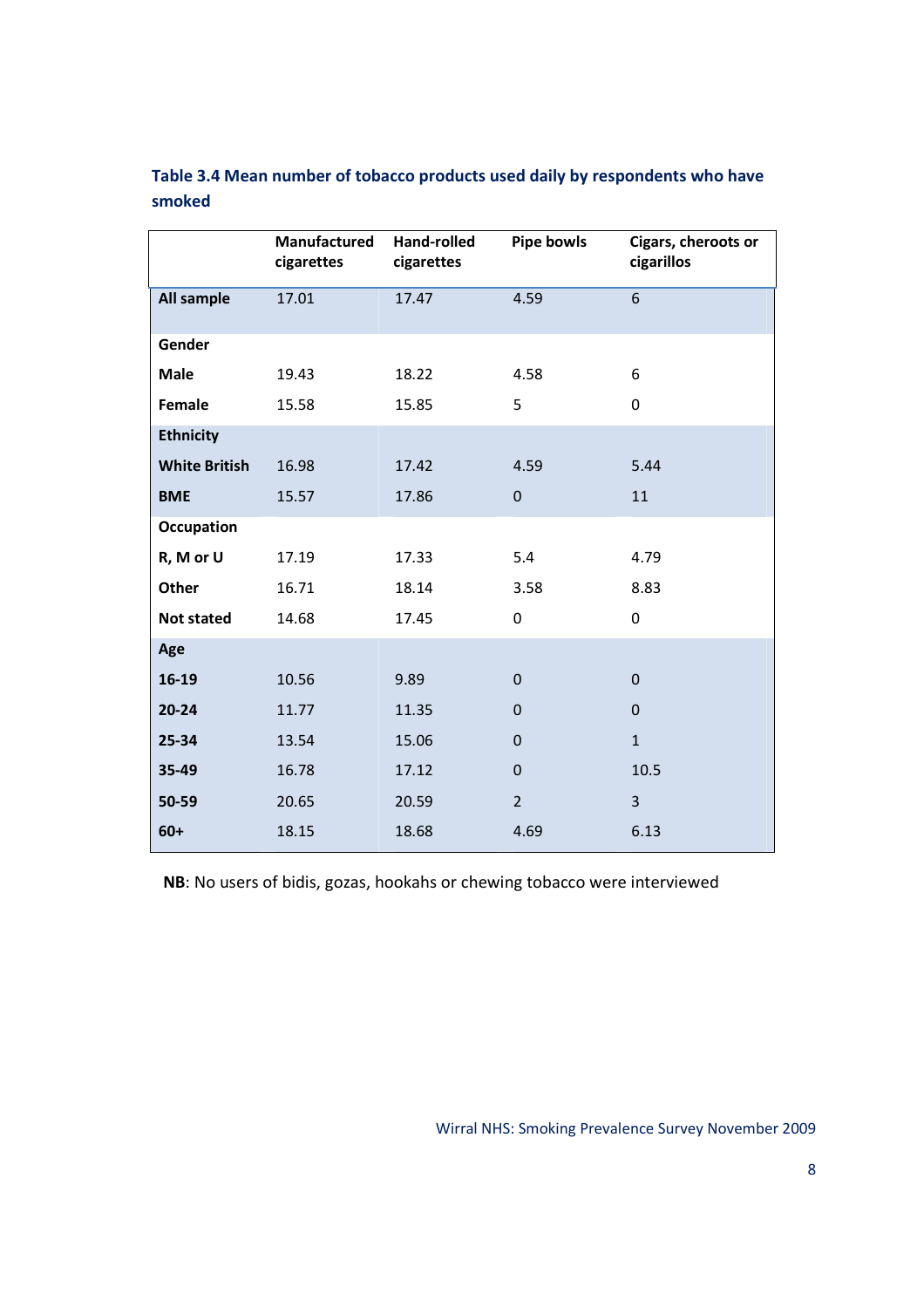|                      | <b>Less</b><br>than a<br>month | One month<br>but less than<br>six months | Six months or<br>longer but less<br>than one year | One year or<br>longer but less<br>than five years | Five years or<br>longer but less<br>than ten years | Ten years or<br>longer |
|----------------------|--------------------------------|------------------------------------------|---------------------------------------------------|---------------------------------------------------|----------------------------------------------------|------------------------|
| All sample           | 60                             | 52                                       | 57                                                | 173                                               | 135                                                | 508                    |
| Gender               |                                |                                          |                                                   |                                                   |                                                    |                        |
| <b>Male</b>          | 15                             | 19                                       | 21                                                | 63                                                | 63                                                 | 248                    |
| Female               | 25                             | 24                                       | 30                                                | 108                                               | 72                                                 | 262                    |
| <b>Ethnicity</b>     |                                |                                          |                                                   |                                                   |                                                    |                        |
| <b>White British</b> | 39                             | 43                                       | 50                                                | 166                                               | 126                                                | 493                    |
| <b>BME</b>           | $\mathbf{0}$                   | $\mathbf 0$                              | $\mathbf{1}$                                      | 5                                                 | $\overline{9}$                                     | 16                     |
| Occupation           |                                |                                          |                                                   |                                                   |                                                    |                        |
| R, M or U            | 28                             | 32                                       | 33                                                | 104                                               | 85                                                 | 377                    |
| Other                | 12                             | 11                                       | 17                                                | 63                                                | 49                                                 | 125                    |
| <b>Not stated</b>    | $\mathbf 0$                    | $\pmb{0}$                                | $\overline{2}$                                    | 5                                                 | $\mathbf{1}$                                       | 9                      |
| Age                  |                                |                                          |                                                   |                                                   |                                                    |                        |
| 16-19                | $\overline{3}$                 | $1\,$                                    | $\mathbf{1}$                                      | 5                                                 | $\mathbf{1}$                                       | $\mathbf{0}$           |
| $20 - 24$            | 5                              | $\sqrt{4}$                               | $\,8\,$                                           | 10                                                | $\mathbf{1}$                                       | $\mathbf{1}$           |
| 25-34                | 15                             | $\boldsymbol{9}$                         | 18                                                | 38                                                | 16                                                 | $\,8\,$                |
| 35-49                | 15                             | 21                                       | 14                                                | 48                                                | 44                                                 | 52                     |
| 50-59                | $\overline{4}$                 | 5                                        | $\overline{7}$                                    | 25                                                | 24                                                 | 82                     |
| $60+$                | 18                             | 12                                       | $\boldsymbol{9}$                                  | 47                                                | 49                                                 | 365                    |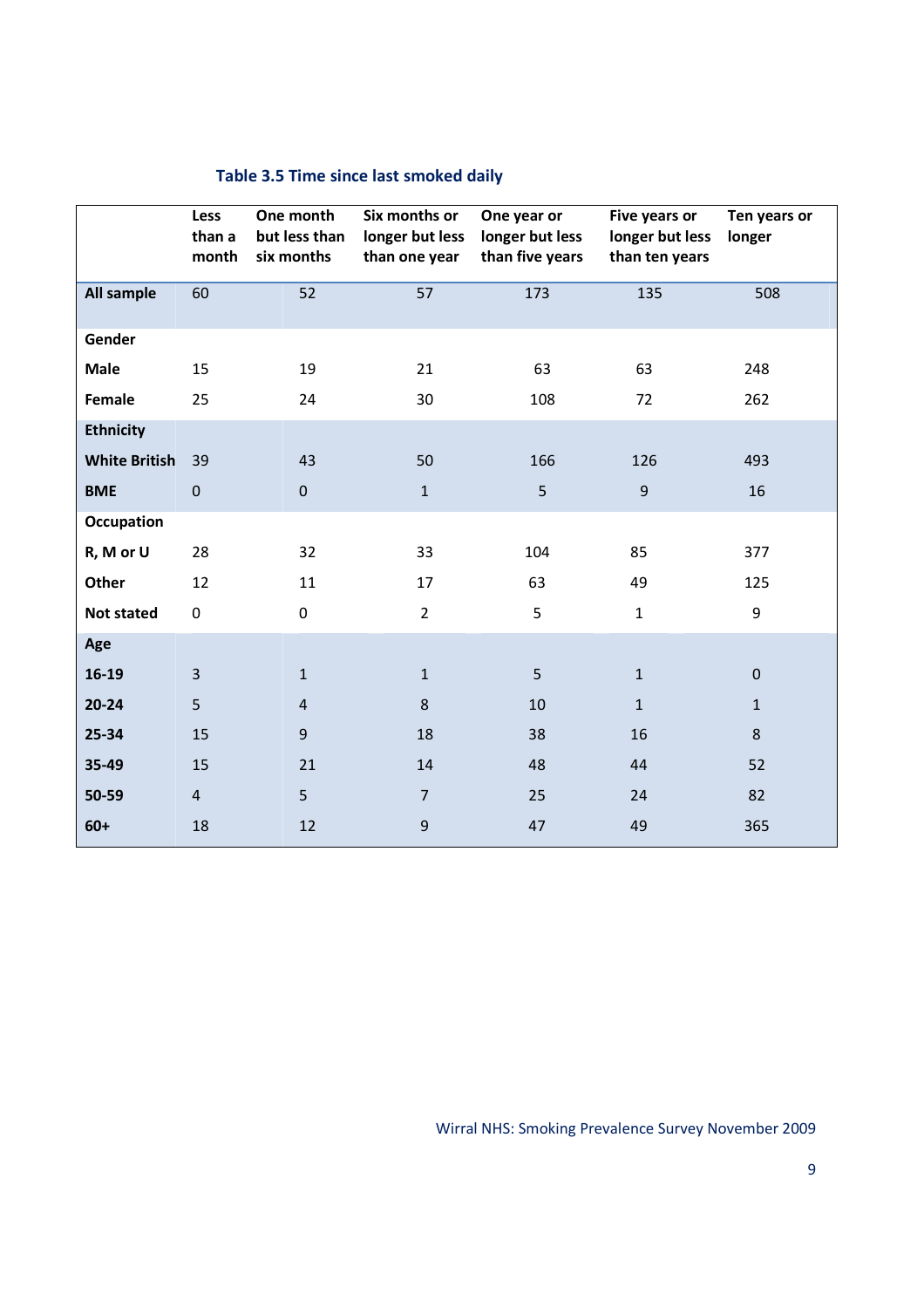|                      | No. of attempts |
|----------------------|-----------------|
| <b>All sample</b>    | 2.04            |
| Gender               |                 |
| <b>Male</b>          | 2.26            |
| <b>Female</b>        | 1.88            |
| <b>Ethnicity</b>     |                 |
| <b>White British</b> | 2.04            |
| <b>BME</b>           | 1.76            |
| <b>Occupation</b>    |                 |
| R, M or U            | 1.86            |
| <b>Other</b>         | 2.68            |
| <b>Not stated</b>    | 1.4             |
| Age                  |                 |
| 16-19                | 1.11            |
| $20 - 24$            | 1.29            |
| 25-34                | 1.83            |
| 35-49                | 2.24            |
| 50-59                | 2.03            |
| $60+$                | 2.15            |

## Table 3.6 Mean number of quit attempts in lifetime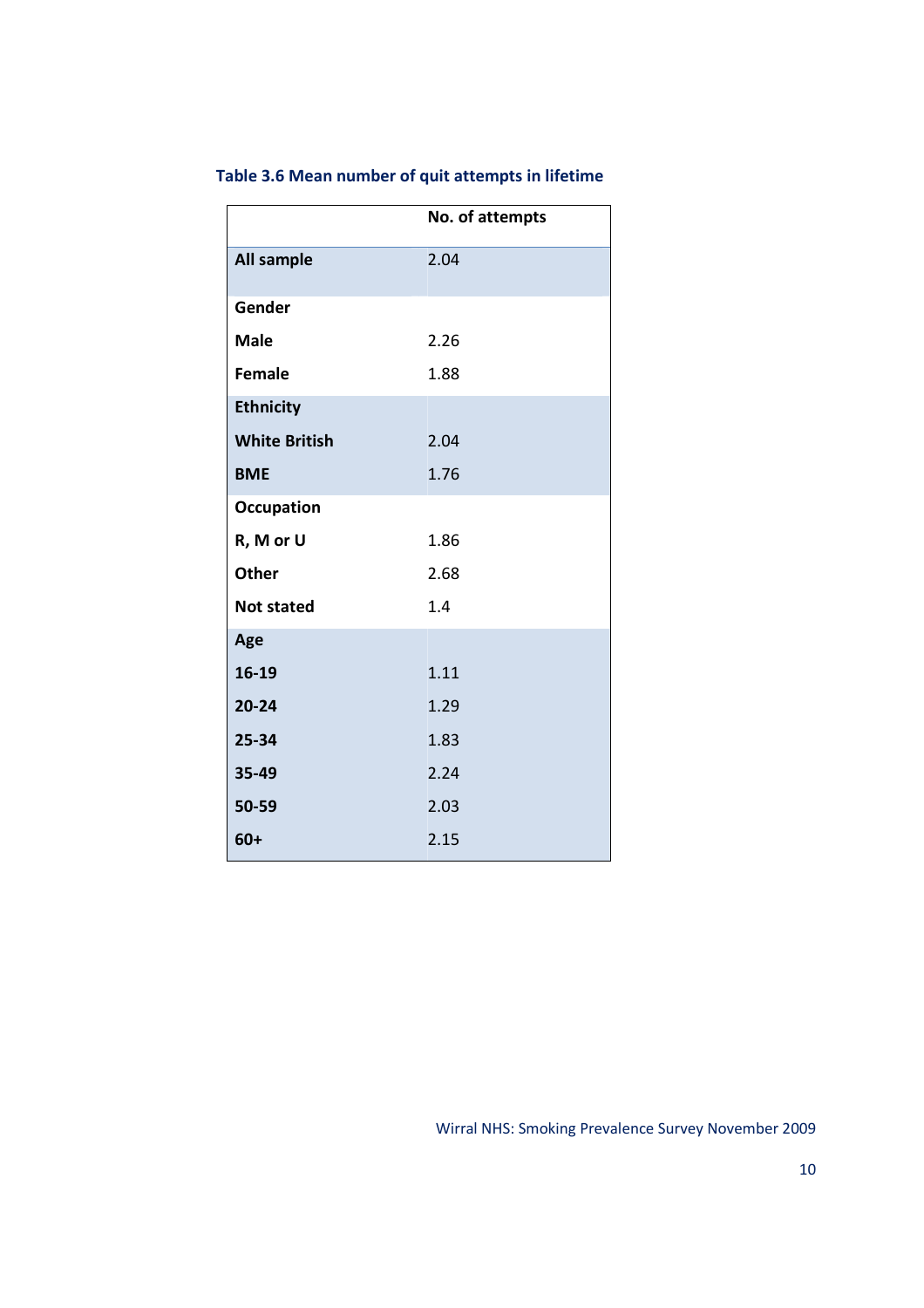|                      | No. of attempts |
|----------------------|-----------------|
| All sample           | 0.0979          |
| Gender               |                 |
| <b>Male</b>          | 0.1021          |
| <b>Female</b>        | 0.0947          |
| <b>Ethnicity</b>     |                 |
| <b>White British</b> | 0.0994          |
| <b>BME</b>           | 0.0550          |
| <b>Occupation</b>    |                 |
| R, M or U            | 0.0942          |
| <b>Other</b>         | 0.1093          |
| <b>Not stated</b>    | 0.0833          |
| Age                  |                 |
| 16-19                | 0.2321          |
| $20 - 24$            | 0.1170          |
| 25-34                | 0.1603          |
| 35-49                | 0.1105          |
| 50-59                | 0.0932          |
| $60+$                | 0.0561          |

Table 3.7 Mean number of quit attempts lasting longer than four weeks in the last six months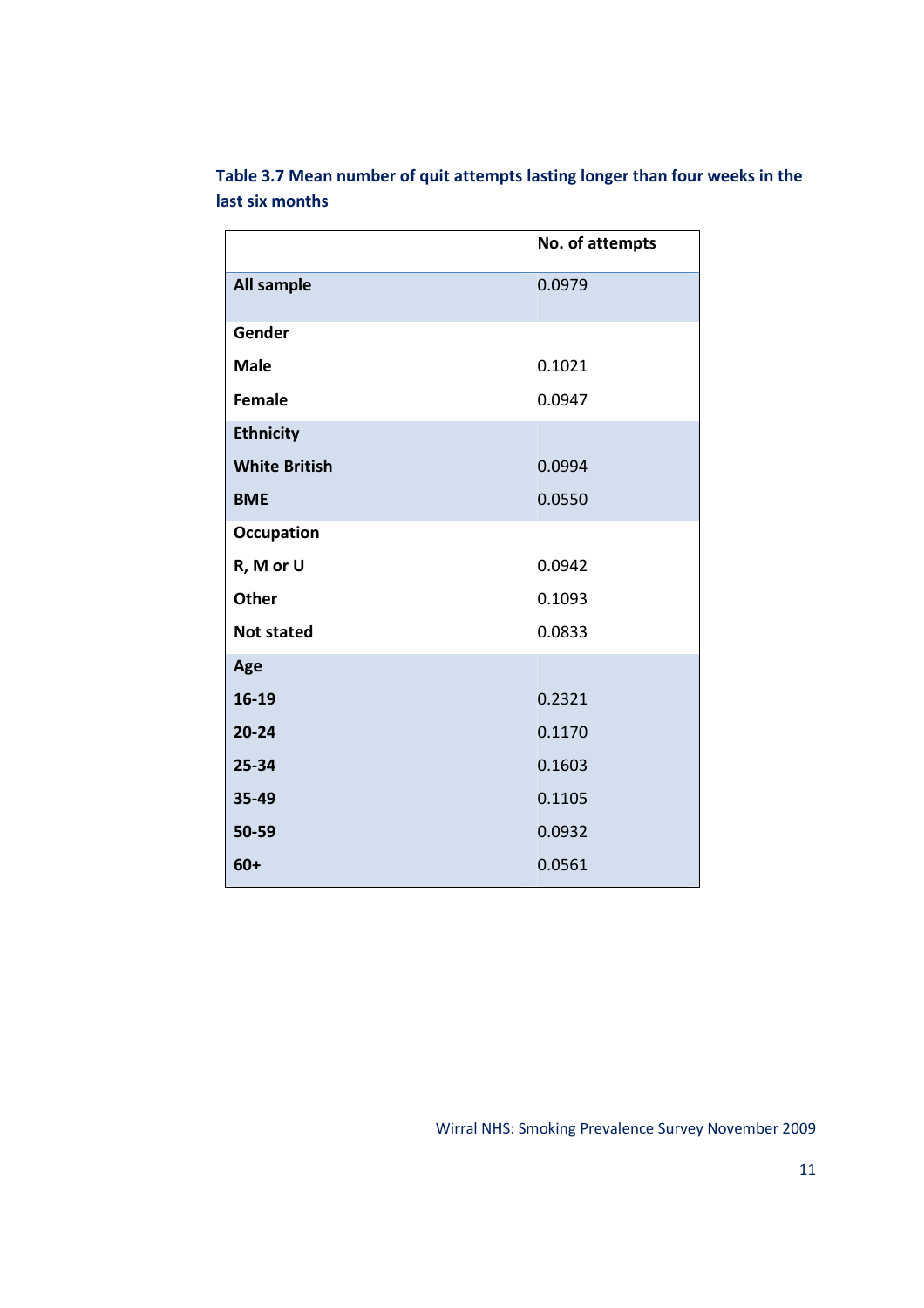|                      | GP or          | <b>NHS</b>       | Pharmacy       | Will           | Friends/family | Other          |
|----------------------|----------------|------------------|----------------|----------------|----------------|----------------|
|                      | nurse          |                  |                | power          |                |                |
| All sample           | 58             | 8                | 23             | 74             | $\overline{4}$ | 13             |
| Gender               |                |                  |                |                |                |                |
| <b>Male</b>          | 27             | 3                | 6              | 35             | 3              | 7              |
| Female               | 31             | 5                | 17             | 39             | $\mathbf{1}$   | 6              |
| <b>Ethnicity</b>     |                |                  |                |                |                |                |
| <b>White/British</b> | 57             | 8                | 23             | 71             | $\overline{4}$ | 13             |
| <b>BME</b>           | $\mathbf{1}$   | $\boldsymbol{0}$ | $\pmb{0}$      | 3              | $\mathbf{0}$   | $\pmb{0}$      |
| <b>Occupation</b>    |                |                  |                |                |                |                |
| R, M or U            | 44             | 6                | 19             | 49             | 3              | 8              |
| Other                | 13             | $\overline{2}$   | 3              | 24             | $\mathbf{1}$   | 4              |
| <b>Not stated</b>    | $\mathbf{1}$   | 0                | $\mathbf{1}$   | $\mathbf{1}$   | 0              | $\mathbf{1}$   |
| Age                  |                |                  |                |                |                |                |
| 16-19                | $\mathbf{1}$   | $\pmb{0}$        | $\overline{3}$ | $9\,$          | $\pmb{0}$      | $\mathbf 0$    |
| $20 - 24$            | $\mathbf 0$    | 5                | $\mathbf 0$    | $\mathbf 0$    | $\mathbf 0$    | $\mathbf{1}$   |
| 25-34                | $\overline{7}$ | $\overline{2}$   | $\overline{7}$ | 24             | 0              | $\overline{2}$ |
| 35-49                | 25             | $\overline{3}$   | 9              | 15             | $\Omega$       | 5              |
| 50-59                | 11             | $\mathbf{1}$     | $\overline{3}$ | $\overline{4}$ | 3              | $\overline{2}$ |
| $60+$                | 8              | $\overline{2}$   | $\mathbf{1}$   | 18             | $\mathbf{1}$   | 3              |

#### Table 3.8 Method of quit attempts lasting longer than four weeks in the last six months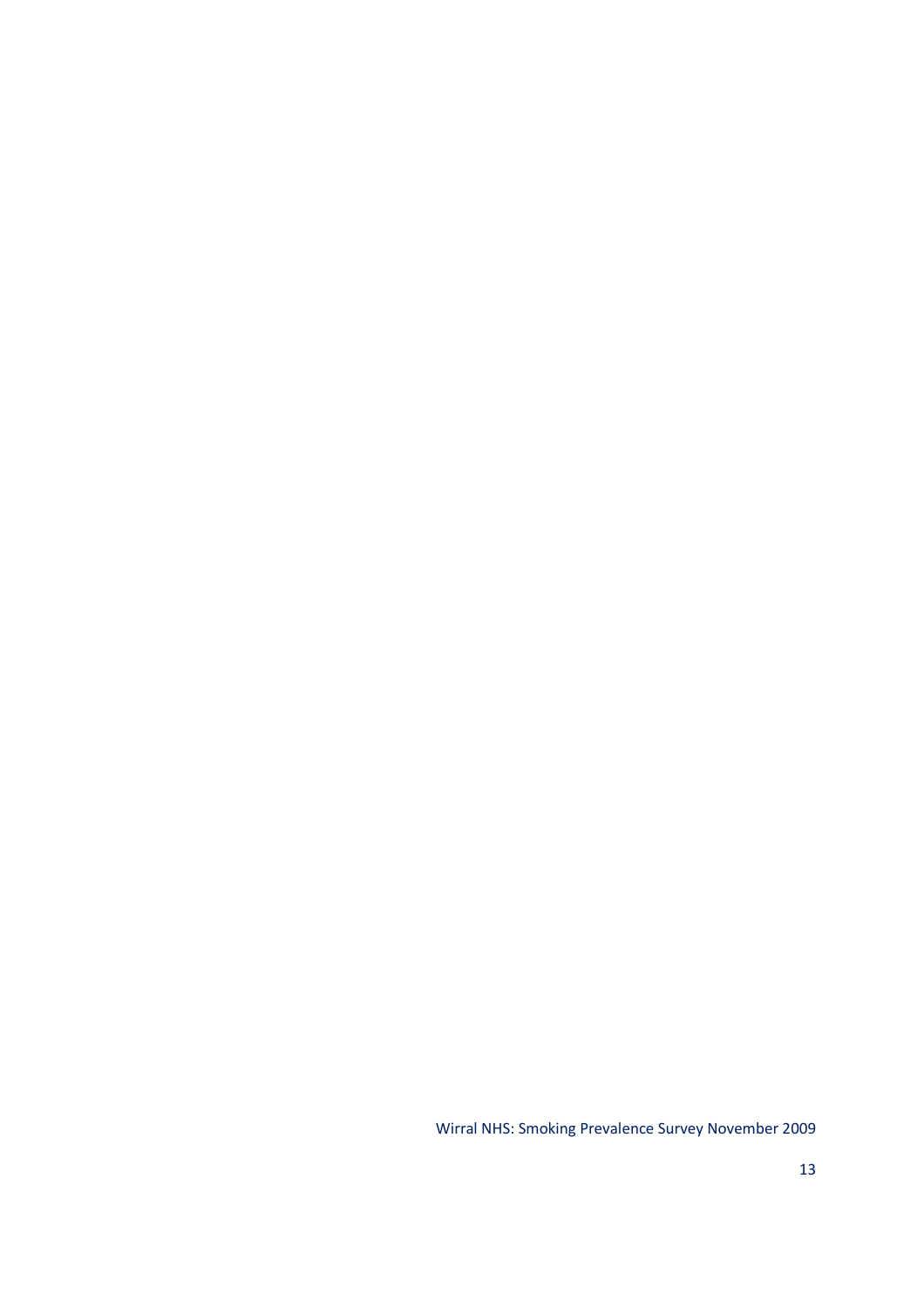#### Table 3.9: Smoking Prevalence by Area

|       | -----        |                 |                 |                |                        |                                          |          |         |                      |             |        |                         |                                |       |
|-------|--------------|-----------------|-----------------|----------------|------------------------|------------------------------------------|----------|---------|----------------------|-------------|--------|-------------------------|--------------------------------|-------|
|       |              |                 | Postcode        |                |                        |                                          |          |         |                      |             |        |                         |                                |       |
|       |              | No post<br>code | CH <sub>4</sub> | Birkehead      | Birkenhead<br>Tranmere | Bidston, Claughton,<br>M.Green & Prenton | Seacombe | Liscard | Moreton &<br>Leasowe | <b>CH47</b> | Grange | Woodchurch<br>and Upton | <b>Brombourgh</b><br>& Eastham | Total |
| Smoke | Daily        |                 | 0               | 8              | 222                    | 340                                      | 173      | 106     | 22                   | $\mathbf 0$ | 50     | 46                      | 134                            | 1103  |
| Freq  | Occasionally |                 | 0               | 0              | 9                      | 29                                       | 18       | 8       |                      | 0           | 3      | 3                       |                                | 79    |
|       | Not At All   |                 | 0               | $\mathbf 0$    | 138                    | 293                                      | 120      | 115     | 44                   | ÷           | 75     | 45                      | 96                             | 932   |
|       | No Answer    | n.              |                 | $\overline{2}$ | 197                    | 434                                      | 175      | 153     | 48                   | 0           | 80     | 62                      | 139                            | 1293  |
| Total |              | 10              |                 | 10             | 566                    | 1096                                     | 486      | 382     | 115                  | J.          | 208    | 156                     | 376                            | 3407  |

#### Count

#### Table 3.10: Smoking Prevalence by Area\*

Count

|               |                     |                           | Postcode        |           |                        |                                          |          |         |                      |      |        |                         |                         |       |
|---------------|---------------------|---------------------------|-----------------|-----------|------------------------|------------------------------------------|----------|---------|----------------------|------|--------|-------------------------|-------------------------|-------|
|               |                     | <b>No</b><br>post<br>code | CH <sub>4</sub> | Birkehead | Birkenhead<br>Tranmere | Bidston, Claughton,<br>M.Green & Prenton | Seacombe | Liscard | Moreton &<br>Leasowe | CH47 | Grange | Woodchurch<br>and Upton | Brombourgh<br>& Eastham | Total |
| Smoke<br>Freq | Daily               |                           |                 | 0.23%     | 6.5%                   | 10.0%                                    | 5.1%     | 3.1%    | 0.6%                 | 0.0% | 1.5%   | 1.4%                    | 3.9%                    | 1103  |
|               | <b>Occasionally</b> |                           |                 | 0.0%      | 0.3%                   | 0.9%                                     | 0.5%     | 0.2%    | 0.0%                 | 0.0% | 0.1%   | 0.1%                    | 0.2%                    | 79    |
|               | Not At All          |                           |                 | 0.0%      | 4.1%                   | 8.6%                                     | 3.5%     | 3.4%    | 1.3%                 | 0.0% | 2.2%   | 1.3%                    | 2.8%                    | 932   |
|               | No Answer           |                           |                 | 0.1%      | 5.8                    | 12.7%                                    | 5.1%     | 4.5%    | 1.4%                 | 0.0% | 2.3%   | 1.8%                    | 4.1%                    | 1293  |
| Total         |                     |                           |                 |           |                        |                                          |          |         |                      |      |        |                         |                         | 3407  |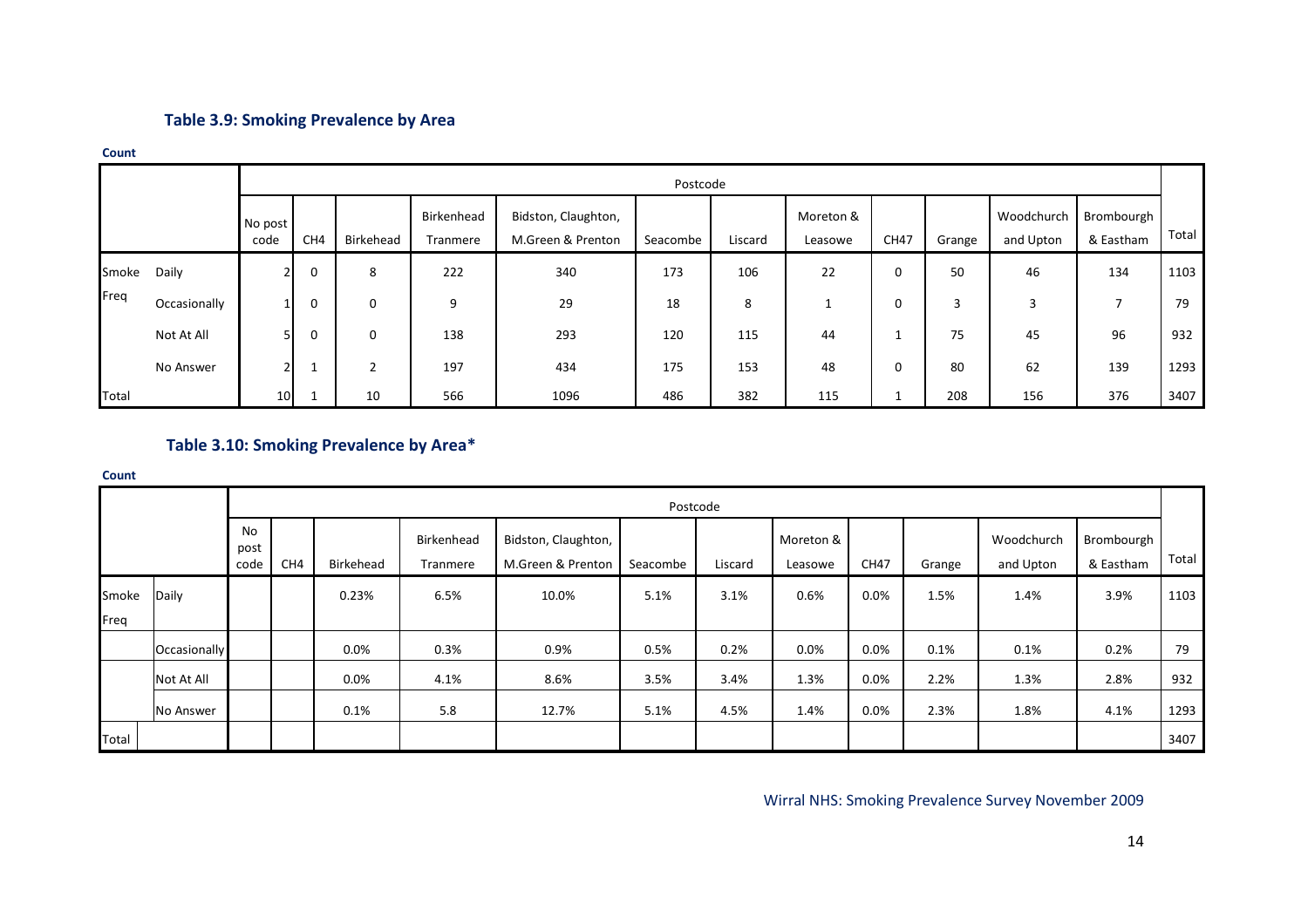\*The above figures represent the smoking prevalence in each area, presented as a percentage of the total number of interviewees

#### Table 3.11: Smoking Prevalence\*

Count

|               |                     | Postcode                  |     |           |                        |                                          |          |         |                      |             |        |                         |                         |       |
|---------------|---------------------|---------------------------|-----|-----------|------------------------|------------------------------------------|----------|---------|----------------------|-------------|--------|-------------------------|-------------------------|-------|
|               |                     | <b>No</b><br>post<br>code | CH4 | Birkehead | Birkenhead<br>Tranmere | Bidston, Claughton,<br>M.Green & Prenton | Seacombe | Liscard | Moreton &<br>Leasowe | <b>CH47</b> | Grange | Woodchurch<br>and Upton | Brombourgh<br>& Eastham | Total |
| Smoke<br>Freq | Daily               |                           |     | 80%       | 39.2%                  | 31.0%                                    | 35.6%    | 27.7%   | 19.1%                | 0.0%        | 24.0%  | 29.5%                   | 35.6%                   | 32.4% |
|               | <b>Occasionally</b> |                           |     | 0.0%      | 1.6%                   | 2.6%                                     | 3.7%     | 2.1%    | 0.9%                 | 0.0%        | 1.4%   | 1.9%                    | 1.7%                    | 2.3%  |
|               | Not At All          |                           |     | 0.0%      | 24.4%                  | 26.7%                                    | 24.7%    | 30.1%   | 38.3%                | 100%        | 36.1%  | 28.8%                   | 25.5%                   | 27.4% |
|               | No Answer           |                           |     | 20%       | 34.8%                  | 39.6%                                    | 36.0%    | 40.1%   | 41.7%                | 0.0%        | 38.5%  | 39.7%                   | 37.0%                   | 38.0% |
| Total         |                     |                           |     |           |                        |                                          |          |         |                      |             |        |                         |                         | 3407  |

\*The above figures represent the smoking prevalence in each area, represented as a percentage of the number of interviewees in each area; some caution needs to be applied in respect of some of these figures e.g. in Birkenhead (as opposed Birkenhead and Tranmere) 80% of smokers smoke on a daily basis, but this is out of a total of 10